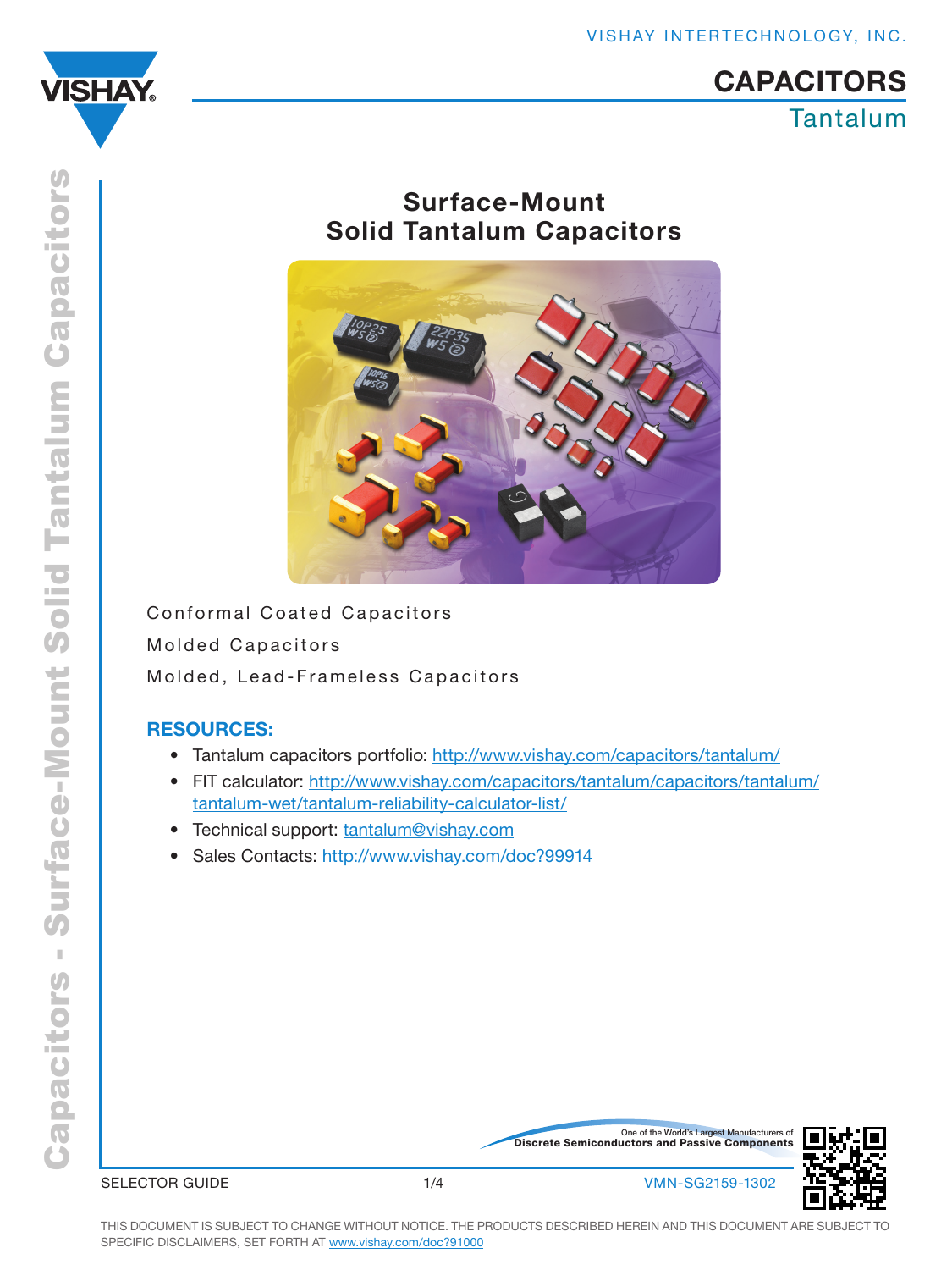

# **CAPACITORS**

Tantalum

# Commercial Series

| <b>Series</b>                   | <b>Capacitance</b><br>Range          | <b>Voltage</b><br>Range | <b>Case Size</b>                | <b>Features</b>                                                                                                                                                                    |   |
|---------------------------------|--------------------------------------|-------------------------|---------------------------------|------------------------------------------------------------------------------------------------------------------------------------------------------------------------------------|---|
| <b>Molded Package</b>           |                                      |                         |                                 |                                                                                                                                                                                    |   |
| <b>293D</b>                     | 0.10 µF to 1000 µF                   | 4 V to 63 V             | A, B, C, D,<br>E, V             | • TANTAMOUNT <sup>TM</sup><br>• Standard industrial grade                                                                                                                          |   |
| 893D                            | 0.47 µF to 470 µF                    | 4 V to 50 V             | C, D, E                         | • TANTAMOUNT <sup>TM</sup><br>• Built-in fuse                                                                                                                                      |   |
| TF3                             | 0.47 µF to 470 µF                    | 4 V to 50 V             | C, D, E                         | • TANTAMOUNT <sup>TM</sup><br>• Low ESR<br>• Built-in fuse                                                                                                                         |   |
| <b>TH3 Hi-TMP</b> <sup>®</sup>  | 0.33 µF to 220 µF                    | 6.3 V to 50 V           | A, B, C, D, E                   | • TANTAMOUNT <sup>TM</sup><br><b>AUTOMOTIVE</b><br>• High temperature, +150 °C<br>• AEC-Q200 qualified                                                                             |   |
| TH4 Hi-TMP®                     | 10 µF to 47 µF                       | 6.3 V to 16 V           | B, C                            | • TANTAMOUNT <sup>TM</sup><br>• High temperature, +175 °C<br><b>AUTOMOTIVE</b><br>GRADE<br>• AEC-Q200 qualified                                                                    |   |
| TH5 Hi-TMP®                     | 4.7 $\mu$ F and 10 $\mu$ F           | 21V and 24V             | Ε                               | • TANTAMOUNT <sup>TM</sup><br>• High temperature, +200 °C                                                                                                                          |   |
| TP <sub>3</sub>                 | 0.10 µF to 470 µF                    | 4 V to 50 V             | A, B, C, D, E                   | • TANTAMOUNT <sup>TM</sup><br>• High performance<br><b>AUTOMOTIVE</b><br>GRADE<br>• AEC-Q200 qualified                                                                             |   |
| TR <sub>3</sub>                 | 0.47 µF to 1000 µF                   | 4 V to 63 V             | A, B, C, D,<br>E, V, W          | • TANTAMOUNT <sup>TM</sup><br>• Low ESR                                                                                                                                            |   |
| TL3                             | 0.1 µF to 470 µF                     | 4 V to 50 V             | A, B, C, D, E                   | $\bullet$ TANTAMOUNT <sup>TM</sup><br>• Very low DCL (0.005 CV)<br>• Low ESR                                                                                                       |   |
|                                 | <b>Molded Lead-Frameless Package</b> |                         |                                 |                                                                                                                                                                                    |   |
| <b>298D</b>                     | 1.0 µF to 330 µF                     | 2.5 V to 50 V           | K, M, R, P,<br>Q, A, B          | • General purpose MICROTAN®<br>• Variety of case sizes from 1005 to 3528                                                                                                           |   |
| <b>298W</b>                     | 10 µF to 220 µF                      | 4.0 V to 10 V           | K, M, Q                         | • Extended range MICROTAN®<br>• Maximum capacitance density                                                                                                                        |   |
| TR8                             | 1.0 µF to 220 µF                     | 4 V to 16 V             | M, P                            | • Low ESR MICROTAN®<br>• 1608 and 2012 sizes                                                                                                                                       |   |
| TP8                             | 1 µF to 100 µF                       | 6.3 V to 40 V           | M, W, R,<br>P, A, B             | • Automotive Grade MICROTAN®<br>• Small sizes for space<br><b>AUTOMOTIVE</b><br>constrained applications<br>GRADE<br>• High reliability solid surface-mount<br>tantalum capacitors | 2 |
| TL8                             | 3.3 µF to 220 µF                     | 4.0 V to 35 V           | W0, W9,<br>A0, B0               | • Low-profile MICROTAN®<br>· Ultra-low profile: 0.8 mm to 1.0 mm<br>in a variety of case sizes<br>• Highest capacitance-voltage product<br>in industry                             |   |
| <b>Conformal Coated Package</b> |                                      |                         |                                 |                                                                                                                                                                                    |   |
| 591D                            | 1.0 µF to 1500 µF                    | 4 V to 35 V             | A, B, C, D, R                   | • Low ESR/low-profile TANTAMOUNTTM<br>• Maximum CV                                                                                                                                 |   |
| 592D                            | 1.0 µF to 2200 µF                    | 4 V to 50 V             | A, B, C, D,<br>M, R, S, X       | • Low-profile TANTAMOUNTTM<br>• Maximum CV                                                                                                                                         |   |
| 594D                            | 1.0 µF to 1500 µF                    | 4 V to 50 V             | B, C, D, R                      | • LOW-ESR TANTAMOUNT <sup>TM</sup><br>• Maximum CV                                                                                                                                 |   |
| 595D                            | 0.10 µF to 1500 µF                   | 4 V to 50 V             | A, B, C, D, G,<br>H, M, R, S, T | • General purpose TANTAMOUNTTM<br>• Maximum CV                                                                                                                                     |   |
| 597D                            | 10 µF to 1500 µF                     | 4 V to 75 V             | D, E, F, H, M,<br>N, R, V, Z    | • Ultra low ESR TANTAMOUNTTM<br>• Maximum CV<br>• High voltage, high capacitance                                                                                                   |   |

THIS DOCUMENT IS SUBJECT TO CHANGE WITHOUT NOTICE. THE PRODUCTS DESCRIBED HEREIN AND THIS DOCUMENT ARE SUBJECT TO SPECIFIC DISCLAIMERS, SET FORTH AT [www.vishay.com/doc?91000](http://www.vishay.com/doc?91000)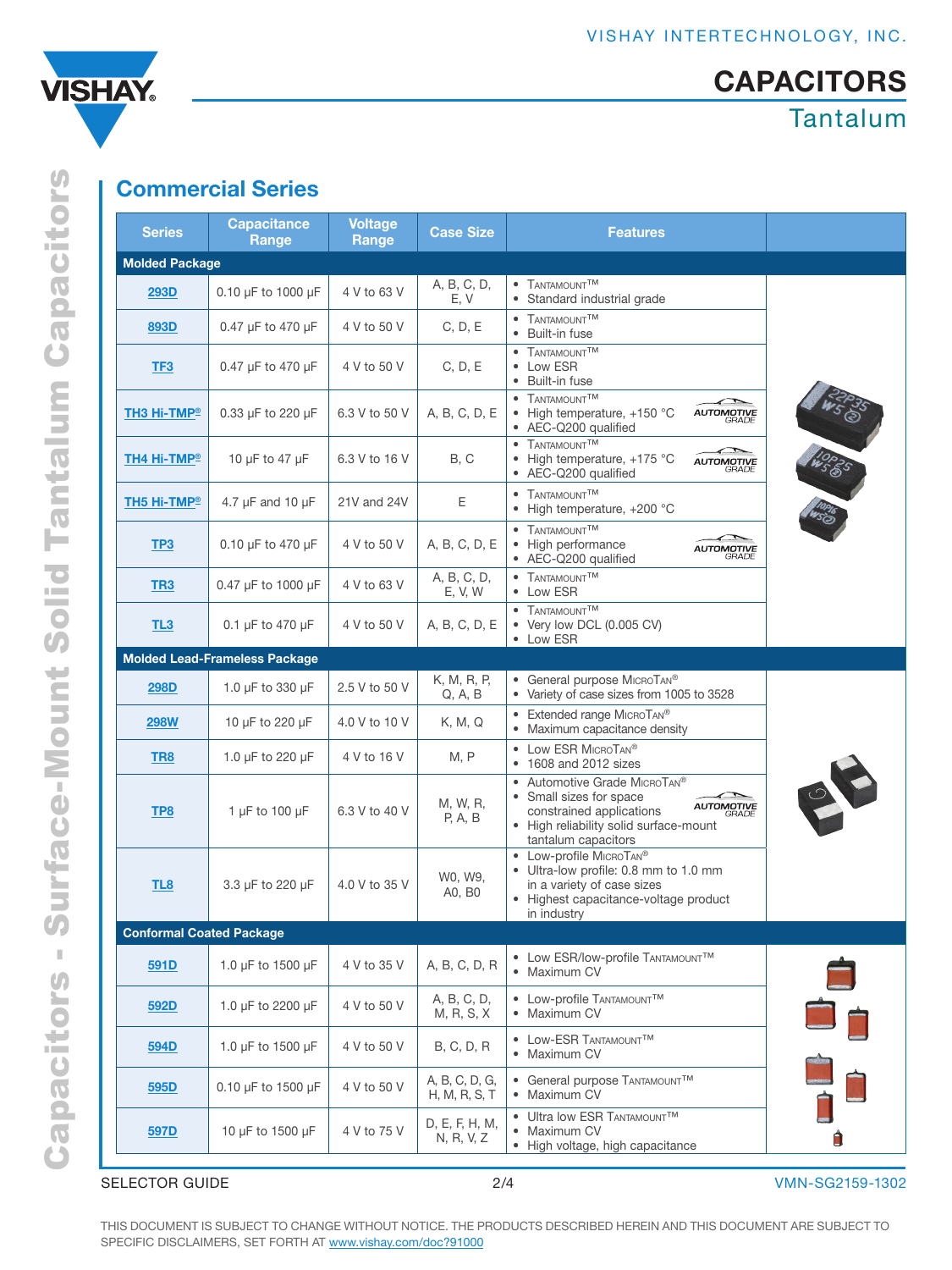



# **Surface-Mount Solid Tantalum Capacitors** Capacitors - Surface-Mount Solid Tantalum Capacitors  $\bar{\mathbb{I}}$ **Capacitors**

# High Reliability Series

| <b>Series</b>         | <b>Capacitance</b><br>Range          | <b>Voltage</b><br>Range | <b>Case Size</b>                   | <b>Features</b>                                                                                                         |     |  |  |  |  |  |
|-----------------------|--------------------------------------|-------------------------|------------------------------------|-------------------------------------------------------------------------------------------------------------------------|-----|--|--|--|--|--|
| <b>Molded Package</b> |                                      |                         |                                    |                                                                                                                         |     |  |  |  |  |  |
| <b>793DX</b>          | 0.10 µF to 100 µF                    | 4 V to 50 V             | A, B, C, D                         | • TANTAMOUNT <sup>TM</sup><br>• CECC 30 801 005 approved                                                                |     |  |  |  |  |  |
| CTC <sub>3</sub>      | $0.10 \mu F$ to $100 \mu F$          | 4 V to 50 V             | A, B, C, D                         | • TANTAMOUNTTM<br>• CECC 30 801 009 approved                                                                            |     |  |  |  |  |  |
| CTC4                  | 0.10 µF to 100 µF                    | 4 V to 50 V             | A, B, C, D                         | • TANTAMOUNT <sup>TM</sup><br>• CECC 30 801 011 approved                                                                |     |  |  |  |  |  |
| <b>CWR11</b>          | $0.10 \mu F$ to $100 \mu F$          | 4 V to 50 V             | A, B, C, D                         | • TANTAMOUNT <sup>TM</sup><br>· MIL-PRF-55365 qualified<br>• Space level option available                               |     |  |  |  |  |  |
| <b>DSCC</b><br>04053  | 0.47 µF to 470 µF                    | 4 V to 50 V             | C, D, E                            | • TANTAMOUNT <sup>TM</sup><br>• Built-in fuse<br>• DSCC approved                                                        |     |  |  |  |  |  |
| <b>DSCC</b><br>95158  | 4.7 µF to 220 µF                     | 6.3 V to 50 V           | C, D, E                            | • TANTAMOUNT <sup>TM</sup><br>• Low ESR<br>• DSCC approved                                                              |     |  |  |  |  |  |
| <b>T83</b>            | 0.10 µF to 470 µF                    | 4 V to 63 V             | A, B, C, D, E                      | • TANTAMOUNT <sup>TM</sup><br>• Hi-Rel COTS<br>• Weibull grade and surge current options                                |     |  |  |  |  |  |
| <b>T86</b>            | 0.47 µF to 470 µF                    | 4 V to 50 V             | C, D, E                            | • TANTAMOUNTTM<br>• Hi-Rel COTS<br>• Built-in fuse<br>• Weibull grade and surge current options                         |     |  |  |  |  |  |
|                       | <b>Molded Lead-Frameless Package</b> |                         |                                    |                                                                                                                         |     |  |  |  |  |  |
| TM <sub>8</sub>       | 1.0 $\mu$ F to 47 $\mu$ F            | 2 V to 40 V             | K, A, M, N, P, R, T, W             | • High reliability MICROTAN®<br>• Low DCL for long battery life<br>• Reliability and surge current<br>screening options |     |  |  |  |  |  |
|                       | <b>Conformal Coated Package</b>      |                         |                                    |                                                                                                                         |     |  |  |  |  |  |
| <b>194D</b>           | 0.10 µF to 330 µF                    | 4 V to 50 V             | A, B, C, D, E, F, G, H             | • TANTAMOUNTTM                                                                                                          |     |  |  |  |  |  |
| <b>CWR06</b>          | 0.10 µF to 100 µF                    | 4 V to 50 V             | A, B, C, D, E, F, G, H             | • TANTAMOUNTTM<br>· MIL-PRF-55365 qualified                                                                             |     |  |  |  |  |  |
| CWR <sub>16</sub>     | 0.33 µF to 330 µF                    | 4 V to 35 V             | A, B, C, D, E, F, G, H             | • TANTAMOUNT <sup>TM</sup><br>• Extended range<br>· MIL-PRF-55365 qualified                                             | JAN |  |  |  |  |  |
| <b>CWR26</b>          | 10.0 µF to 100 µF                    | 10 V to 35 V            | F, G, H                            | • TANTAMOUNT <sup>TM</sup><br>· MIL-PRF-55365 qualified<br>• Low ESR                                                    |     |  |  |  |  |  |
| <b>T95</b>            | 0.15 µF to 680 µF                    | 4 V to 50 V             | A, B, C, D, R, S, T, V,<br>X, Y, Z | • TANTAMOUNT <sup>TM</sup><br>• Hi-Rel COTS                                                                             |     |  |  |  |  |  |
| <b>T96</b>            | 10 µF to 680 µF                      | 4 V to 50 V             | $\sf R$                            | • TANTAMOUNTTM<br>• Built-in fuse<br>• Hi-Rel COTS                                                                      |     |  |  |  |  |  |
| <b>T97</b>            | 10 µF to 1500 µF                     | 4 V to 75 V             | D, E, F, H, M, N, R,<br>V, Z       | • TANTAMOUNT <sup>TM</sup><br>• Ultra-low ESR<br>• Hi-Rel COTS                                                          |     |  |  |  |  |  |
| <b>T98</b>            | 15 µF to 1500 µF                     | 4 V to 63 V             | E, F, H, M, R, V, Z                | • TANTAMOUNT <sup>TM</sup><br>• Low ESR<br>• Built-in fuse<br>• Hi-Rel COTS                                             |     |  |  |  |  |  |

SELECTOR GUIDE 3/4 VMN-SG2159-1302

THIS DOCUMENT IS SUBJECT TO CHANGE WITHOUT NOTICE. THE PRODUCTS DESCRIBED HEREIN AND THIS DOCUMENT ARE SUBJECT TO SPECIFIC DISCLAIMERS, SET FORTH AT [www.vishay.com/doc?91000](http://www.vishay.com/doc?91000)